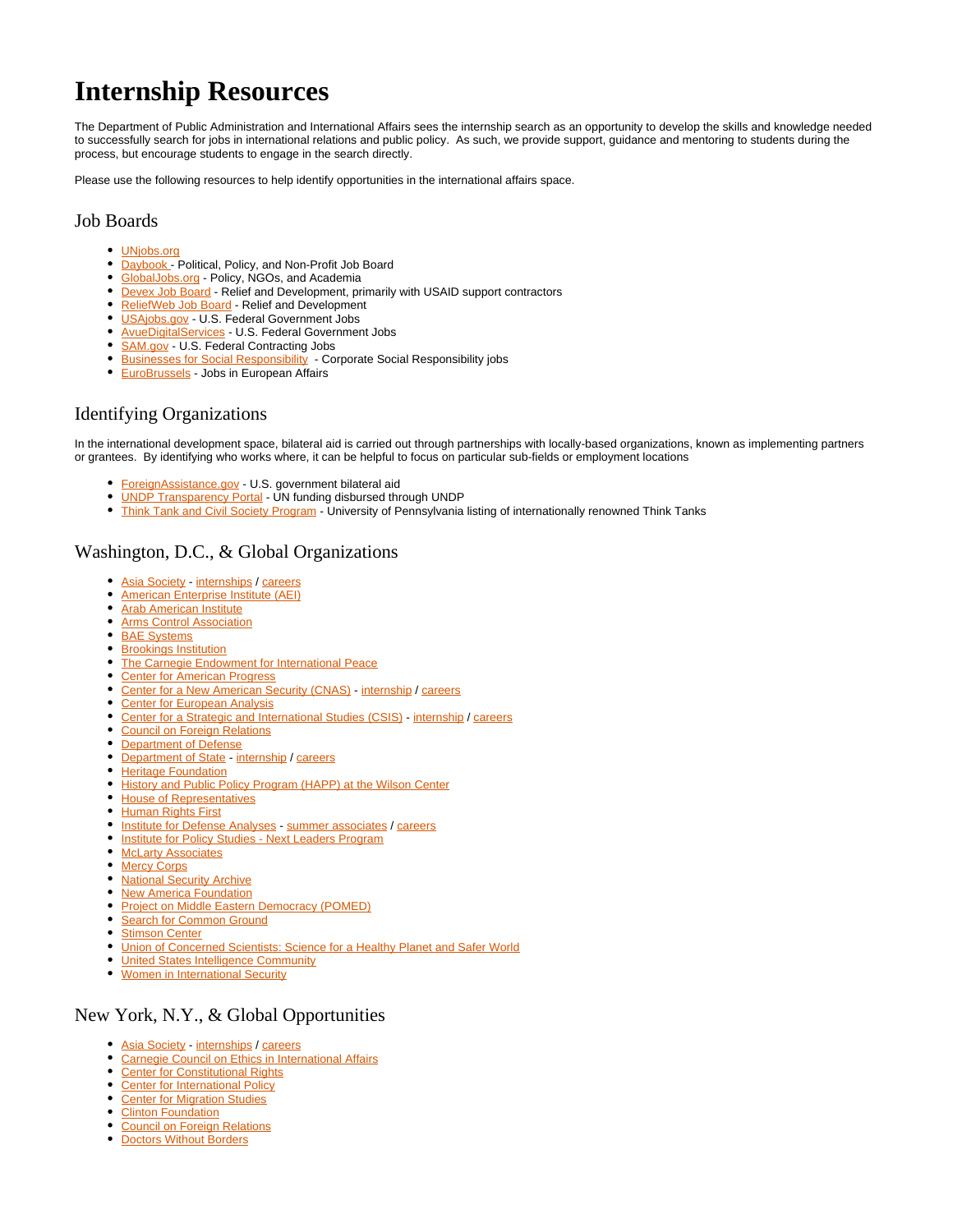- [East-West Institute](https://www.eastwest.ngo/careers)
- [Eurasia Group](https://www.eurasiagroup.net/careers)
- Risk Strategies
- **[Human Rights First](https://www.humanrightsfirst.org/careers)**
- [Human Rights Watch](https://careers.hrw.org/)
- [International Action Network on Small Arms](https://www.iansa.org/)
- **[Japan Society](https://www.japansociety.org/page/about/career_opportunities)**
- [National Committee on US-China Relations](https://www.ncuscr.org/about/employment)
- [North American Congress on Latin America](https://nacla.org/employmentinternships) [New York City Mayor's Office for International Affairs](http://www1.nyc.gov/site/international/about/job-opportunities.page)
- **[Open Society Foundations](https://www.opensocietyfoundations.org/jobs)**
- [Outward Bound Peacebuilding](https://outwardboundpeace.org/internships/)
- [Oxford Analytica](https://www.oxan.com/About/Careers/)
- [United Nations Foundation](https://unfoundation.org/careers/)
- [US Fund for UNICEF](https://www.unicefusa.org/about/people/unicef-jobs-and-careers)
- [WNYC New York Public Radio](https://www.wnyc.org/internships-new-york-public-radio/)
- [World Federalist Movement- Institute for Global Policy](https://www.wfm-igp.org/)
- [World Policy Institute](http://worldpolicy.org/about_us/employment-opportunities/)

# National Security & Foreign Policy **Private Sector National Security Contractors**

- [Boeing](https://jobs.boeing.com/location/united-states-jobs/185/6252001/2?gclid=EAIaIQobChMI0MuQm8HC5gIVDisMCh3hYw3bEAAYASAAEgID6_D_BwE)
- [Booz Allen Hamilton](http://www.boozallen.com/careers)
- [CACI](http://careers.caci.com/)
- [Centra Technology](https://www.centratechnology.com/careers/)
- **[General Dynamics](http://www.generaldynamics.com/careers)**
- **[L3 Communications](http://www.l3t.com/careers)**
- [Leidos](https://www.leidos.com/careers)
- [Lockheed Martin](https://www.lockheedmartinjobs.com/)
- [Northrop Grumman](http://www.northropgrumman.com/Careers/Pages/default.aspx)
- [Raytheon](https://jobs.raytheon.com/)
- [SAIC](https://jobs.saic.com/)

#### **Federally Funded Research & Development Centers**

- [Aerospace Corporation \(VA\)](https://careers.aerospace.org/)
- [ANSER \(VA\)](http://www.anser.org/careers/)
- **[Brookhaven National Laboratory \(NY\)](https://jobs.bnl.gov/)**
- [Center for Naval Analyses \(VA\)](https://www.cna.org/careers/)
- [Institute for Defense Analyses \(VA\)](https://www.ida.org/CareersAtIDA.aspx)
- [MITRE \(MA, DC, VA\)](https://www.mitre.org/careers/job-openings)
- [RAND \(DC & CA\)](http://www.rand.org/jobs.html)

#### **Advisory & Risk Management**

- [Argo](https://www.argolimited.com/careers/)
- [Albright Stonebridge Group \(NY & DC\)](http://www.albrightstonebridge.com/career-opportunities-asg)
- [Chertoff group \(NY & DC\)](https://www.chertoffgroup.com/careers)
- [Deloitte \(various US\)](https://www2.deloitte.com/us/en/pages/careers/topics/careers.html)
- **[Economist Intelligence Unit](https://globalcareers-economist.icims.com/jobs/search?ss=1)**
- [Exxon Mobil](https://corporate.exxonmobil.com/Company/Careers)
- **[Kissinger Associates \(NY\)](https://kissingerassoc.com/careers/)**
- [Risk Strategies](https://www.risk-strategies.com/careers)
- [Shell](https://www.shell.com/careers.html)

# Policy Research and Think Tanks **Global Issues**

- [Aspen Institute \(NY, DC, CO\)](https://www.aspeninstitute.org/careers/)
- [Atlantic Council \(DC\)](http://www.atlanticcouncil.org/careers/employment-internships)
- [The Brookings Institution \(DC\)](https://www.brookings.edu/careers/)
- [Carnegie Endowment for International Peace \(DC\)](https://carnegieendowment.org/about/employment)
- [Center for Strategic and International Studies \(DC\)](https://www.csis.org/programs/about-us/careers-and-internships)
- [Council on Foreign Relations \(NY & DC\)](https://www.cfr.org/career-opportunities)
- [Center on International Cooperation \(NY\)](https://cic.nyu.edu/about/employment)
- **[International Institute for Strategic Studies \(London & DC\)](http://www.iiss.org/en/about-s-us/careers)**
- [James Martin Center for Nonproliferation Studies \(CA\)](http://www.nonproliferation.org/nonproliferation-jobs/)
- [U.S. Institute of Peace \(DC\)](http://www.usip.org/jobs)
- [Woodrow Wilson Center for International Scholars \(DC\)](https://www.wilsoncenter.org/job-openings-the-wilson-center)

# **Policy Research & Advocacy**

- [American Enterprise Institute \(DC\)](https://www.aei.org/jobs/)
- [Cato Institute \(DC\)](https://www.cato.org/intern/)